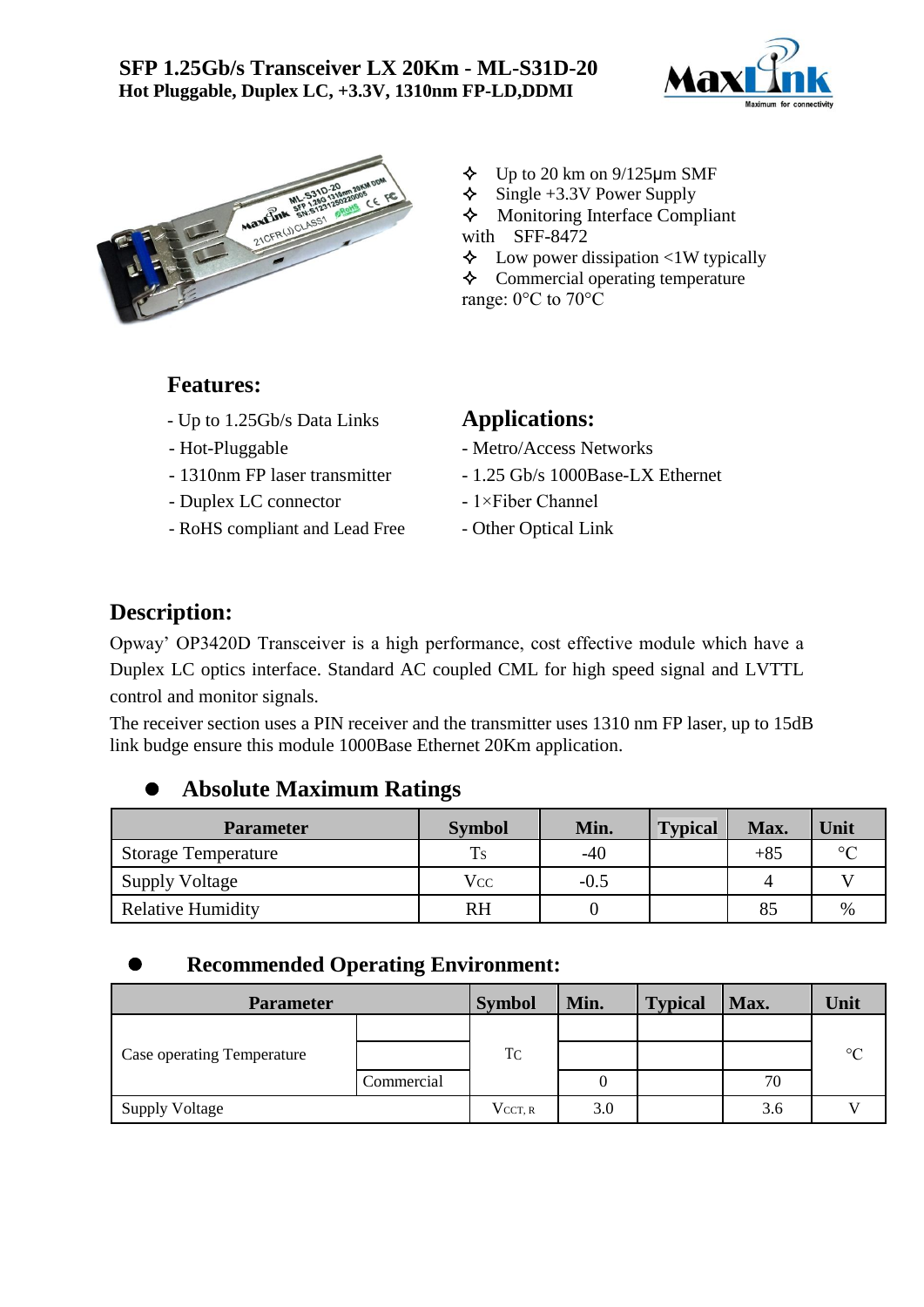

| <b>Parameter</b>                    | <b>Symbol</b>                 | Min.     | <b>Typical</b> | Max.           | Unit      | <b>Note</b>    |
|-------------------------------------|-------------------------------|----------|----------------|----------------|-----------|----------------|
| <b>Supply Voltage</b>               | Vcc                           | 3.00     | 3.30           | 3.60           | V         |                |
| <b>Supply Current</b>               | Icc                           |          | 130            | 250            | mA        |                |
| <b>Inrush Current</b>               | Isurge                        |          |                | $Icc+30$       | mA        |                |
| <b>Maximum Power</b>                | $P_{max}$                     |          |                | 1.0            | W         |                |
| <b>Transmitter Section:</b>         |                               |          |                |                |           |                |
| Input differential impedance        | $R_{in}$                      | 90       | 100            | 110            | Ω         | 1              |
| Single ended data input swing       | $\mathrm{V}_{\ln\mathrm{PP}}$ | 200      |                | 1200           | $mVp-p$   |                |
|                                     |                               | $Vcc -$  |                |                |           |                |
| <b>Transmit Disable Voltage</b>     | $V_D$                         | 1.3      |                | Vcc            | V         | $\overline{2}$ |
| <b>Transmit Enable Voltage</b>      | $V_{EN}$                      | Vee      |                | $Vee+0.8$      | V         |                |
| <b>Transmit Disable Assert Time</b> | Tdessert                      |          |                | 10             | <b>us</b> |                |
| <b>Receiver Section:</b>            |                               |          |                |                |           |                |
| Single ended data output swing      | Vout,pp                       | 250      |                | 1000           | my        | 3              |
| Data output rise time               | $t_{r}$                       |          |                | 260            | ps        | $\overline{4}$ |
| Data output fall time               | $\mathop{\mathrm{tr}}$        |          |                | 260            | ps        | $\overline{4}$ |
|                                     |                               | $Vcc -$  |                |                |           |                |
| <b>LOS</b> Fault                    | <b>V</b> losfault             | 0.5      |                | $V_{CC\_host}$ | V         | 5              |
| <b>LOS</b> Normal                   | $V_{\text{los norm}}$         | $V_{ee}$ |                | $V_{ee}$ +0.5  | V         | 5              |
| Power Supply Rejection              | <b>PSR</b>                    | 100      |                |                | mVpp      | 6              |
| Deterministic Jitter Contribution   | <b>RXADJ</b>                  |          |                | 51.7           | ps        | 7              |
| <b>Total Jitter Contribution</b>    | <b>RX∆TJ</b>                  |          |                | 122.4          | ps        |                |

## ⚫ **Electrical Characteristics (TOP = Tc, VCC = 3.0 to 3.60 Volts)**

Note:

- 1. AC coupled.
- 2. Or open circuit.
- 3. Into 100 ohm differential termination.
- 4.  $20 80 \%$
- 5. LOS is LVTTL. Logic 0 indicates normal operation; logic 1 indicates no signal detected.
- 6. All transceiver specifications are compliant with a power supply sinusoidal modulation of 20Hz to 1.5MHz up to specified value applied through the power supply filtering network shown on page 23 of the Small Form-factor Pluggable (SFP) Transceiver Multi-Source Agreement (MSA), September 14, 2000.
- 7. Measured with DJ-free data input signal. In actual application, output DJ will be the sum of input DJ and . DJ.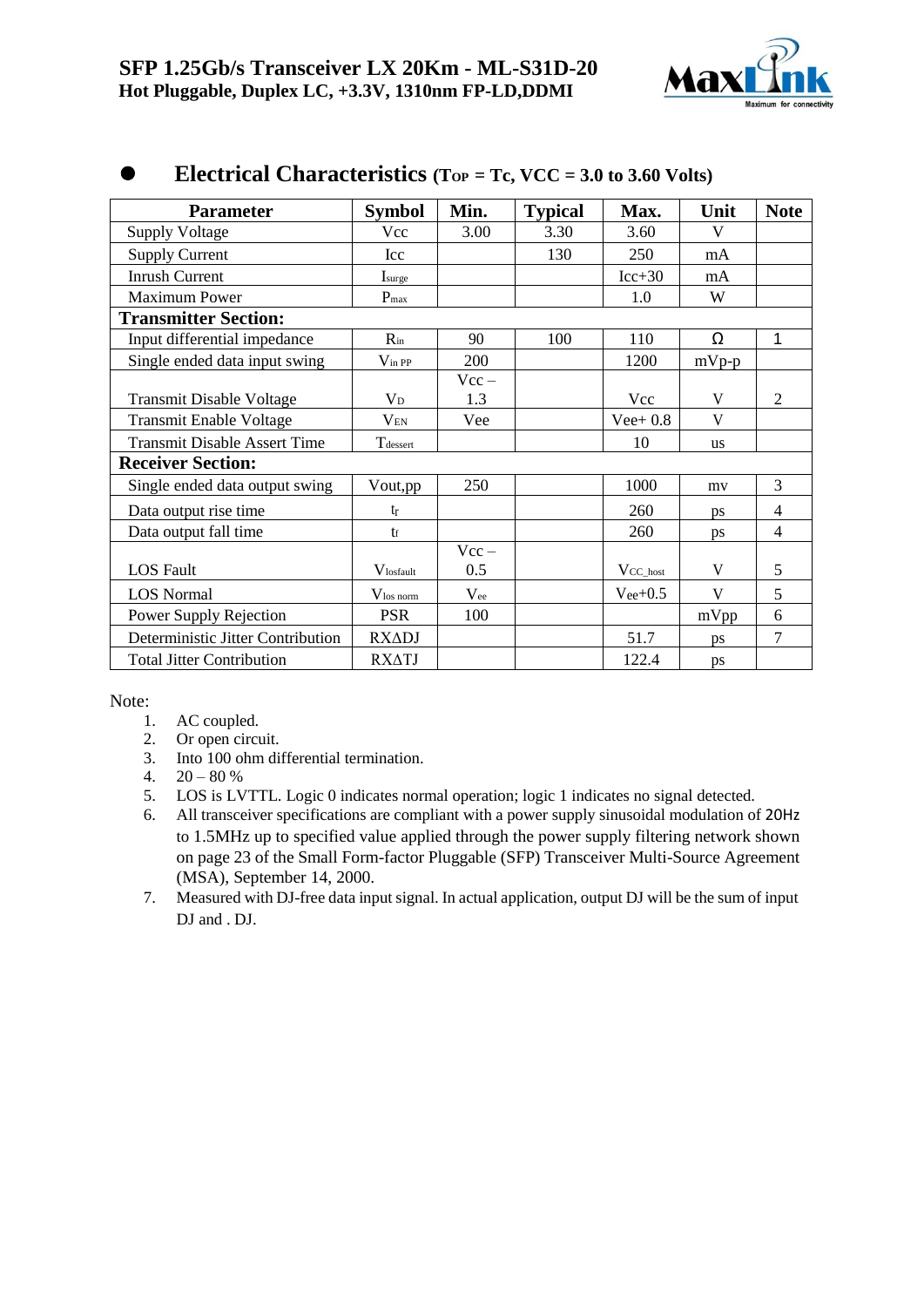

|                                                    | Sym                                                    |       |                |       |             |                |
|----------------------------------------------------|--------------------------------------------------------|-------|----------------|-------|-------------|----------------|
| <b>Parameter</b>                                   | bol                                                    | Min.  | <b>Typical</b> | Max.  | Unit        | <b>Note</b>    |
| <b>Transmitter Section:</b>                        |                                                        |       |                |       |             |                |
| Center Wavelength                                  | $\lambda_c$                                            | 1270  | 1310           | 1360  | nm          | 1              |
| Spectral Width                                     | σ                                                      |       |                | 3     | nm          |                |
| <b>Optical Output Power</b>                        | $P_{\text{out}}$                                       | $-9$  |                | $-3$  | dBm         | $\overline{2}$ |
| <b>Optical Rise/Fall Time</b>                      | $t_r / t_f$                                            |       |                | 260   | ps          | 3              |
| <b>Extinction Ratio</b>                            | ER                                                     | 9     |                |       | $\rm dB$    |                |
| Deterministic Jitter Contribution                  | <b>TXADJ</b>                                           |       |                | 56.5  | <b>DS</b>   | $\overline{4}$ |
| <b>Total Jitter Contribution</b>                   | <b>TXATJ</b>                                           |       |                | 119   | ps          |                |
| Eye Mask for Optical Output                        | Compliant with Eye Mask Defined in IEEE 802.3 standard |       |                |       |             |                |
| <b>Receiver Section:</b>                           |                                                        |       |                |       |             |                |
| <b>Optical Input Wavelength</b>                    | λ                                                      | 1260  |                | 1360  | nm          |                |
| Receiver Overload                                  | $P_{ol}$                                               | $-3$  |                |       | dBm         | 5.6            |
| <b>RX</b> Sensitivity                              | Sen                                                    |       |                | $-24$ | dBm         | 5.6            |
| RX_LOS Assert                                      | LOS A                                                  | $-40$ |                |       | dBm         |                |
| RX_LOS Deassert                                    | LOS <sub>D</sub>                                       |       |                | $-25$ | dBm         |                |
| RX_LOS Hysteresis                                  | LOS H                                                  | 0.5   |                |       | $\text{dB}$ |                |
| <b>General Specifications:</b>                     |                                                        |       |                |       |             |                |
| Data Rate                                          |                                                        |       |                |       |             |                |
| <b>Bit Error Rate</b>                              |                                                        |       |                |       |             |                |
| Max. Supported Link Length on 9/125µm<br>SMF@1.25G |                                                        |       |                |       |             |                |
| <b>Total System Budget</b>                         |                                                        |       |                |       |             |                |

#### ⚫ **Optical Parameters(TOP = Tc, VCC = 3.00 to 3.60 Volts)**

**Note:** 

- 1. Also specified to meet curves in FC-PI 13.0 Figures 18 and 19, which allow trade-off between wavelength spectral width.
- 2. Class 1 Laser Safety per FDA/CDRH and EN (IEC) 60825 regulations.
- 3. Unfiltered, 20-80%. Complies with IEEE 802.3 (Gig. E), FC 1x and 2x eye masks when filtered.
- 4. Measured with DJ-free data input signal. In actual application, output DJ will be the sum of input DJ and . DJ.
- 5. Measured with conformance signals defined in FC-PI 13.0 specifications.
- 6. Measured with PRBS  $2^7$  -1at  $10^{-12}$  BER
- 7. Dispersion limited per FC-PI Rev. 13

### ⚫ **Digital Diagnostic Monitor Characteristics**

The following digital diagnostic characteristics are defined over the Recommended Operating Environment unless otherwise specified. It is compliant to SFF8472 Rev10.2 with internal calibration mode. For external calibration mode please contact our sales stuff.

| <b>Parameter</b>                      | <b>Symbol</b> | Min.   | Max. | Unit |
|---------------------------------------|---------------|--------|------|------|
| Temperature monitor absolute error    | DMI_Temp      | $-3$   |      | degC |
| Laser power monitor absolute error    | DMI_TX        | $-3$   |      | dB   |
| RX power monitor absolute error       | DMI RX        | $-3$   |      | dB   |
| Supply voltage monitor absolute error | DMI_VCC       | $-0.1$ | 0.1  |      |
| Bias current monitor                  | DMI_Ibias     | $-10%$ | 10%  | mA   |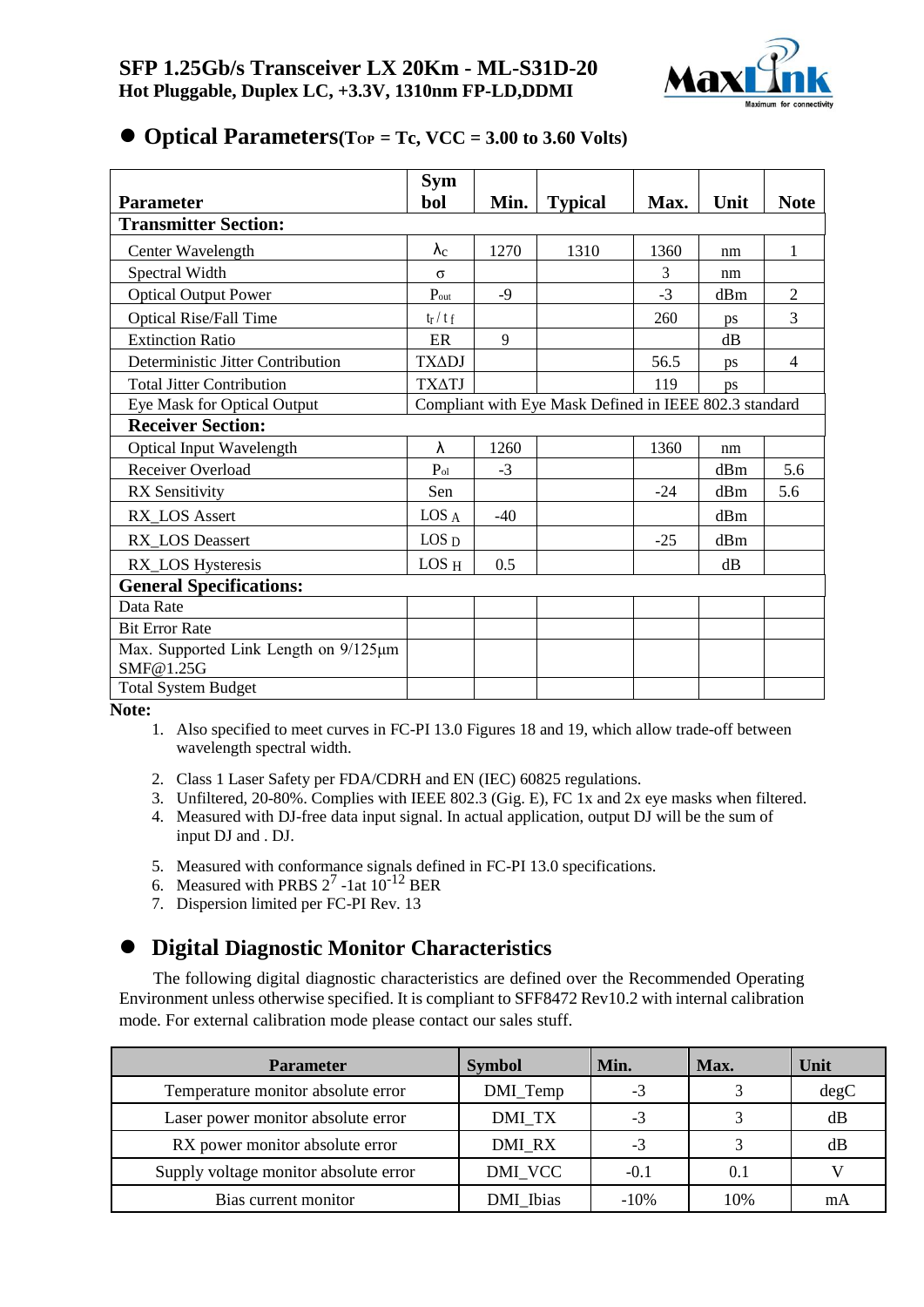

# ⚫ **Pin Assignment:**



#### **Figure2:Diagram of Host Board Connector Block Pin Numbers and Names**

- **Pin No Name Function Plug Seq Notes 1 VeeT 1 1 1 1 1 1 1**  TX Fault Transmitter Fault Indication **3** TX Disable Transmitter Disable **3** 2 MOD-DEF2 Module Definition **2** 3 MOD-DEF1 Module Definition 1 **3** 3 MOD-DEF0 Module Definition 0 **3** 3 Rate Select Not Connected **3 4** LOS Loss of Signal **3** 5 VeeR Receiver Ground 1 1 1 10 VeeR Receiver Ground 1 1 1 VeeR Receiver Ground 1 RD- Inv. Received Data Out **3 6** RD+ Received Data Out **3 6** VeeR Receiver Ground **3 1** VccR Receiver Power **2 1** VccT Transmitter Power 2 VeeT Transmitter Ground 1 TD+ Transmit Data In **3** 6 **19 ID- ID- INV. Transmit In <b>3** 6 VeeT Transmitter Ground 1
- ⚫ **Pin Description:**

Notes:

1. Circuit ground is internally isolated from chassis ground.

2. Laser output disabled on TDIS >2.0V or open, enabled on TDIS <0.8V.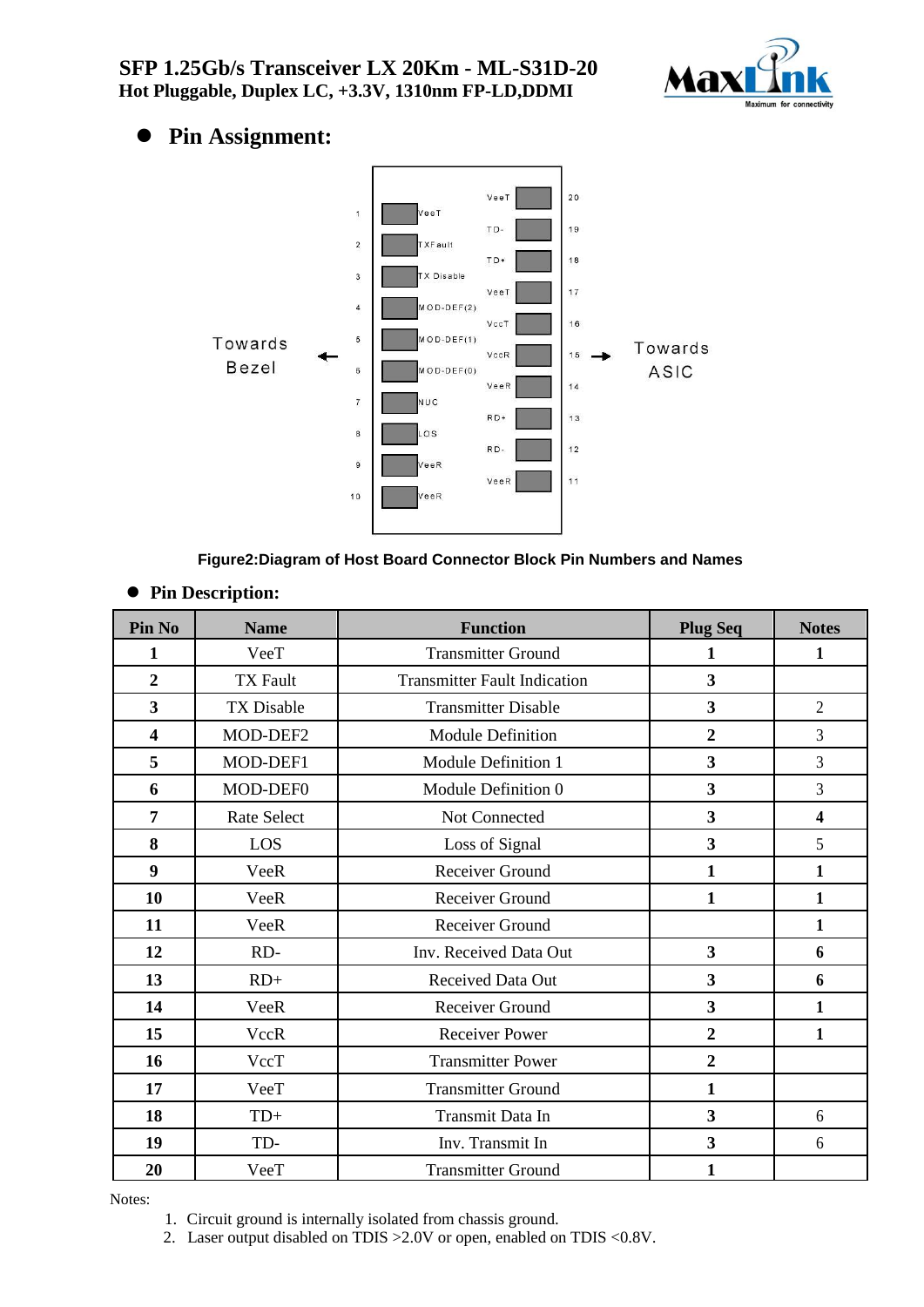#### **SFP 1.25Gb/s Transceiver LX 20Km - ML-S31D-20 Hot Pluggable, Duplex LC, +3.3V, 1310nm FP-LD,DDMI**



- 3. Should be pulled up with 4.7k 10 kohms on host board to a voltage between 2.0V and 3.6V.MOD\_DEF(0) pulls line low to indicate module is plugged in.
- 4. Rate select is not used
- 5. LOS is open collector output. Should be pulled up with 4.7k 10 kohms on host board to a voltage between 2.0V and 3.6V. Logic 0 indicates normal operation; logic 1 indicates loss of signal.
- 6. AC Coupled

# ⚫ **SFP Module EEPROM Information and Management**

The SFP modules implement the 2-wire serial communication protocol as defined in the SFP -8472. The serial ID information of the SFP modules and Digital Diagnostic Monitor parameters can be accessed through the  $I<sup>2</sup>C$  interface at address A0h and A2h.

The memory is mapped in Table 1.

Detailed ID information (A0h) is listed in Table 2.

And the DDM specification at address A2h.

For more details of the memory map and byte definitions, please refer to the SFF-8472, "Digital Diagnostic Monitoring Interface for Optical Transceivers". The DDM parameters have been internally calibrated.

**Table 1.** Digital Diagnostic Memory Map (Specific Data Field Descriptions)

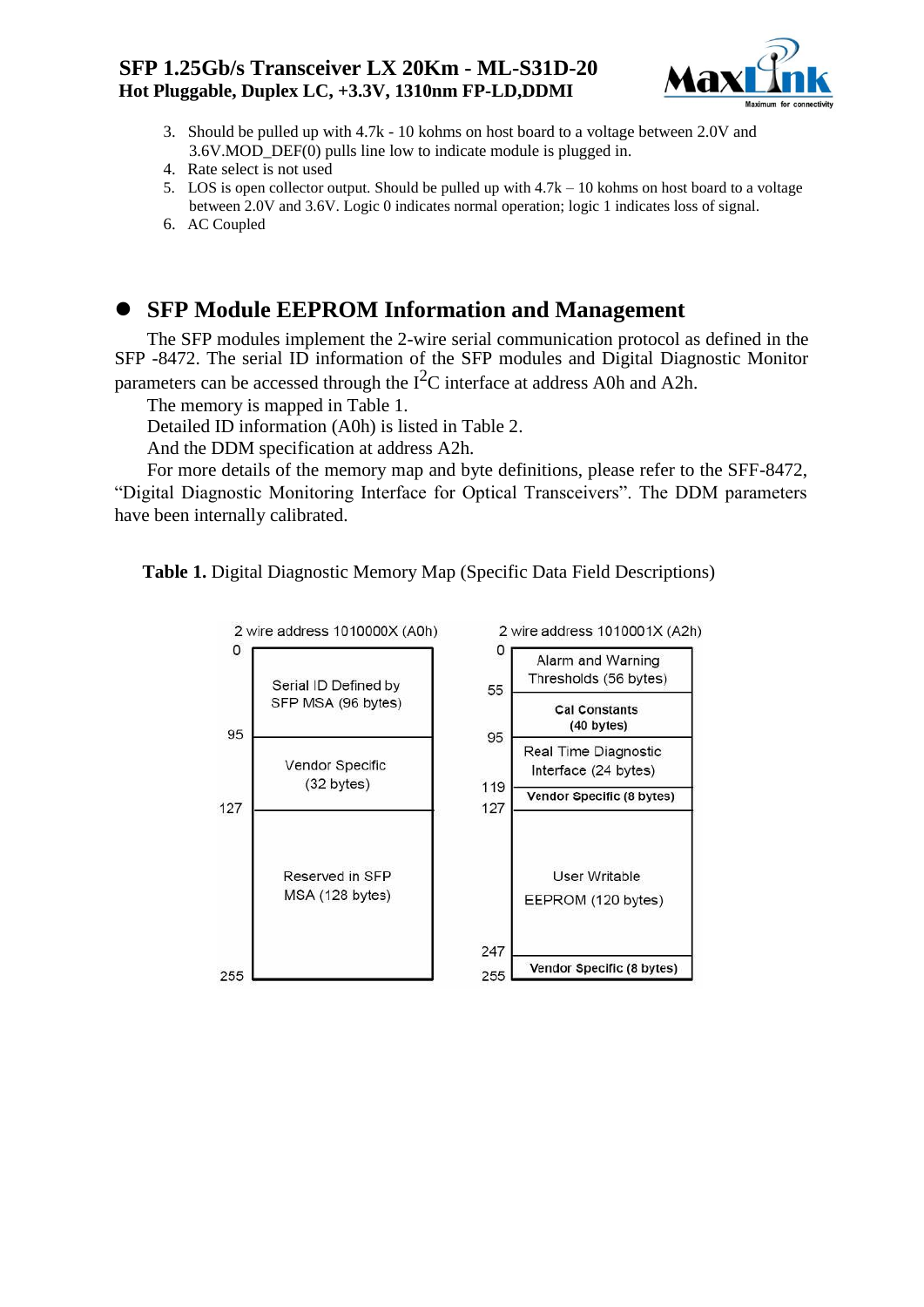

# ⚫ **- EEPROM Serial ID Memory Contents (A0h)**

| Data address    | Length (Byte)  | <b>Name of Length</b>   | <b>Description and Contents</b>                                                                                    |  |
|-----------------|----------------|-------------------------|--------------------------------------------------------------------------------------------------------------------|--|
|                 |                |                         | <b>Base ID Fields</b>                                                                                              |  |
| $\mathbf{0}$    |                | Identifier              | Type of Serial transceiver (03h=SFP)                                                                               |  |
| 1               | 1              | Reserved                | Extended identifier of type serial transceiver (04h)                                                               |  |
| $\overline{2}$  | 1              | Connector               | Code of optical connector type (07=LC)                                                                             |  |
| $3 - 10$        | 8              | Transceiver             | Gigabit Ethernet 1000Base-LX                                                                                       |  |
| 11              | 1              | Encoding                | 8B/10B (01h)                                                                                                       |  |
| $\overline{12}$ | 1              | <b>BR</b> Nominal       | Nominal baud rate, unit of 100Mbps                                                                                 |  |
| 13              | 1              | Reserved                | (0000h)                                                                                                            |  |
| $\overline{14}$ | 1              | Length (9um,km)         | Link length supported for 9/125um fiber, units of km                                                               |  |
| $\overline{15}$ | 1              | Length (9um,km)         | Link length supported for 9/125um fiber, units of 100m                                                             |  |
| 16              | 1              | Length(50um)            | Link length supported for 50/125um fiber, units of 10m                                                             |  |
| $\overline{17}$ | 1              | Length $(62.5um)$       | Link length supported for 62.5/125um fiber, units of 10m                                                           |  |
| 18              | 1              | Length(Copper)          | Link length supported for copper, units of meters                                                                  |  |
| $\overline{19}$ | $\mathbf{1}$   | Reserved                |                                                                                                                    |  |
| 2035            | 16             | Vendor Name             | SFP vendor name:                                                                                                   |  |
| 36              | 1              | Reserved                |                                                                                                                    |  |
| 37-39           | 3              | Vendor OUI              | SFP transceiver vendor OUI ID                                                                                      |  |
| $40 - 55$       | 16             | Vendor PN               | Part Number: "OPxxxxx" (ASCII)                                                                                     |  |
| 56-59           | $\overline{4}$ | Vendor rev              | Revision level for part number                                                                                     |  |
| $60 - 61$       | $\overline{2}$ | Wavelength              | Laser wavelength                                                                                                   |  |
| 62              | 1              | Reserved                |                                                                                                                    |  |
| 63              | $\mathbf{1}$   | <b>CCID</b>             | Least significant byte of sum of data in address 0-62                                                              |  |
|                 |                |                         | <b>Extended ID Fields</b>                                                                                          |  |
| $64 - 65$       | $\overline{2}$ | Option                  | Indicates which optical SFP signals are implemented $(001 \text{Ah} =$<br>LOS, TX_FAULT, TX_DISABLE all supported) |  |
| 66              | 1              | BR, max                 | Upper bit rate margin, units of %                                                                                  |  |
| 67              | 1              | BR, min                 | Lower bit rate margin, units of %                                                                                  |  |
| 68-83           | 16             | Vendor SN               | Serial number (ASCII)                                                                                              |  |
| 84-91           | 8              | Date code               | Manufacturing date code                                                                                            |  |
| 92              | 1              | Diagnostic Type         | <b>Diagnostics</b>                                                                                                 |  |
| 93              | $\mathbf{1}$   | <b>Enhanced Options</b> | Diagnostics                                                                                                        |  |
| $\overline{34}$ | 1              | SFF-8472                | <b>Diagnostics</b>                                                                                                 |  |
| $\overline{95}$ | 1              | <b>CCEX</b>             | Check code for the extended ID Fields (addresses 64 to 94)                                                         |  |
|                 |                |                         | Vendor Specific ID Fields                                                                                          |  |
| 96-127          | 32             | Readable                | Vendor specific date, read only                                                                                    |  |
| 128-255         | 128            | Reserved                | Reserved for SFF-8079                                                                                              |  |

# ⚫ **Digital Diagnostic Monitor Characteristics**

| <b>Data Address</b> | <b>Parameter</b>                        | <b>Accuracy</b> | <b>Unit</b>     |
|---------------------|-----------------------------------------|-----------------|-----------------|
| 96-97               | <b>Transceiver Internal Temperature</b> | $\pm 3.0$       | $\rm ^{\circ}C$ |
| 98-99               | VCC3 Internal Supply Voltage            | $\pm 3.0$       | $\%$            |
| 100-101             | <b>Laser Bias Current</b>               | $\pm 10$        | $\%$            |
| 102-103             | <b>Tx Output Power</b>                  | $\pm 3.0$       | dBm             |
| 104-105             | R <sub>x</sub> Input Power              | $\pm 3.0$       | dBm             |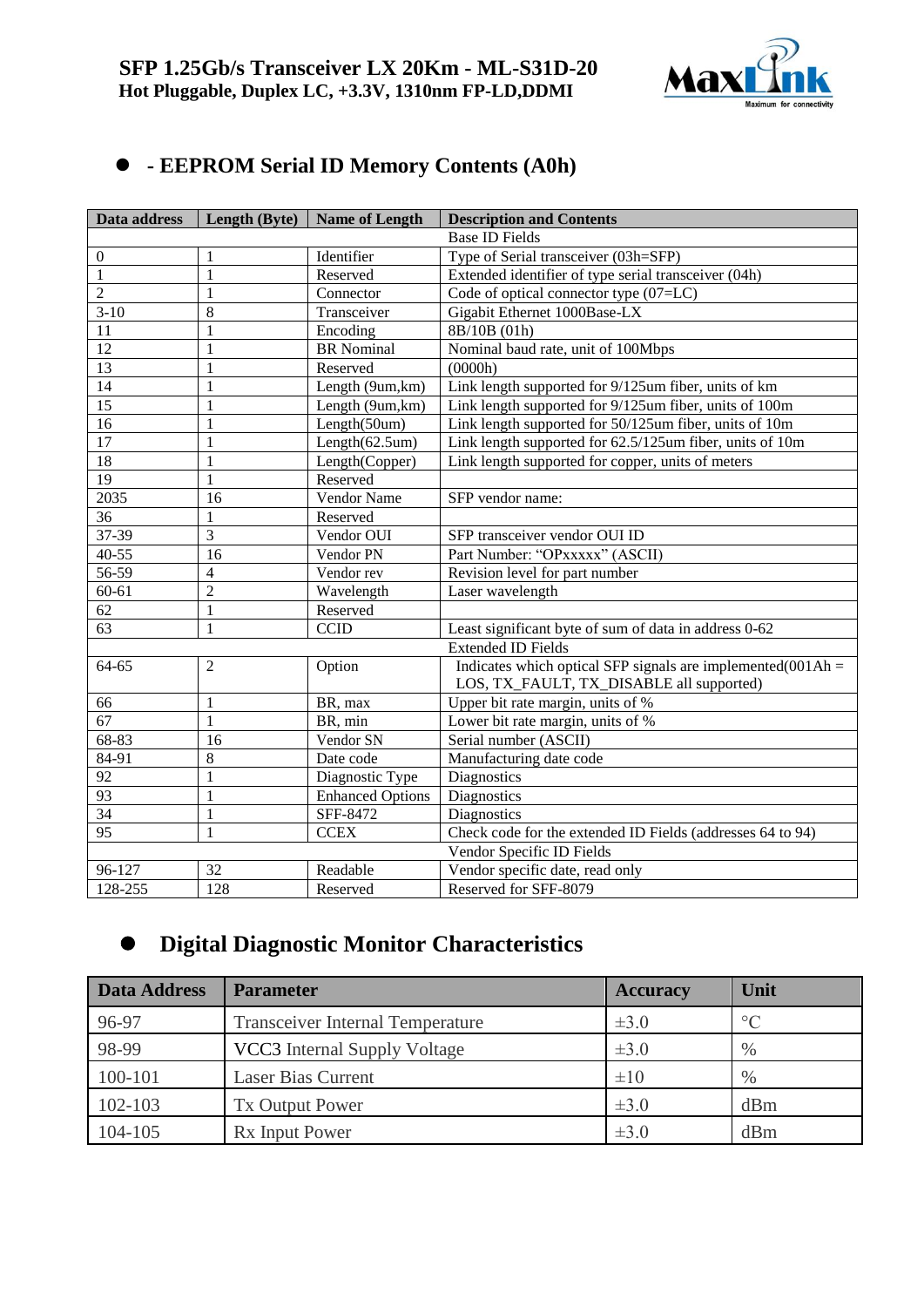

# ⚫ **Regulatory Compliance**

The OP3420D complies with international Electromagnetic Compatibility (EMC) and international safety requirements and standards (see details in Table following).

| <b>Electrostatic Discharge</b> | MIL-STD-883E                  |                               |
|--------------------------------|-------------------------------|-------------------------------|
| (ESD) to the Electrical Pins   | Method 3015.7                 | Class $1(>1000 V)$            |
| Electrostatic Discharge (ESD)  | IEC 61000-4-2                 |                               |
| to the Duplex LC Receptacle    | <b>GR-1089-CORE</b>           | Compatible with standards     |
| Electromagnetic                | FCC Part 15 Class B           |                               |
|                                | EN55022 Class B (CISPR 22B)   | Compatible with standards     |
| Interference (EMI)             | <b>VCCI Class B</b>           |                               |
|                                | FDA 21CFR 1040.10 and 1040.11 | Compatible with Class 1 laser |
| Laser Eye Safety               | EN60950, EN (IEC) 60825-1,2   | product.                      |

# References<br>1. **IEEE** Std

- 1. IEEE Std 802.3, 2002 Edition, Clause 38, PMD Type 1000BASE-LX.IEEE Standards Department, 2002.
- 2. "Fibre Channel Physical and Signaling Interface (FC-PH, FC-PH2, FC-PH3)".American National Standard for Information Systems.
- 3. "Fibre Channel Draft Physical Interface Specification (FC-PI 13.0)". American National Standard for Information Systems.
- 4. Small Form-factor Pluggable (SFP) Transceiver Multi-source Agreement (MSA) September 14, 2000.

# ⚫ **Recommended Circuit:**



#### **Figure 5. SFP Host Recommended Circuit**